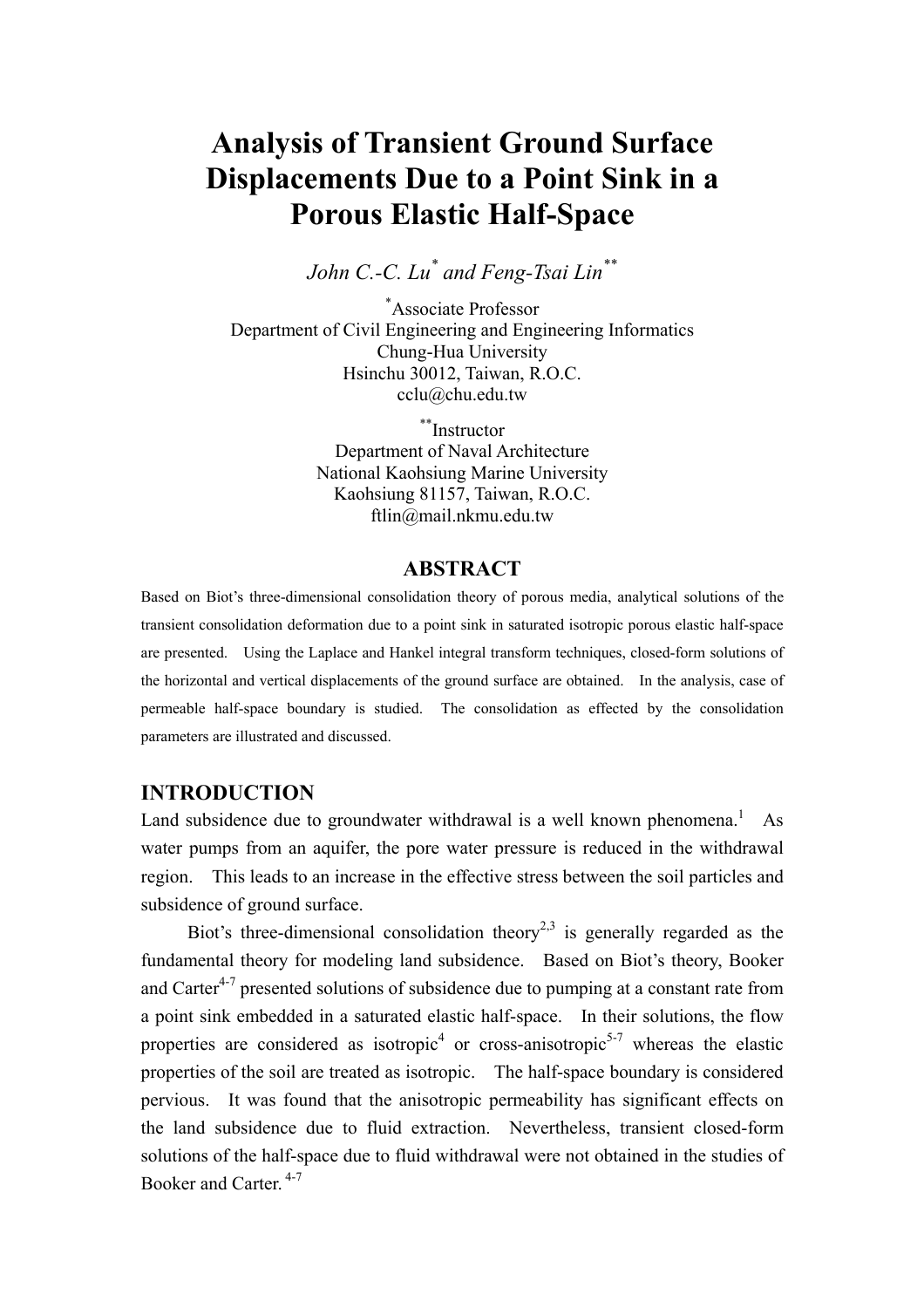In this paper, the soil mass is modeled as an isotropic saturated elastic half-space with a pervious ground surface. Using the Laplace and Hankel transform techniques, transient horizontal and vertical displacements of the ground surface due to a point sink are obtained. Results are then illustrated and compared to provide better understanding of the time dependent consolidation settlement due to pumping.

# **MATHEMATICAL MODELS**

#### *Basic Equations*

Figure 1 presents a point sink buried in a saturated porous stratum at a depth *h*. The soil mass is considered as a homogeneous isotropic porous medium with a vertical axis of symmetry. The constitutive behavior of the elastic soil skeleton for linear axially symmetric deformation in the cylindrical coordinates  $(r, \theta, z)$  are expressed by

$$
\tau_{rr} = \frac{2G(1-\nu)}{1-2\nu}\frac{\partial u_r}{\partial r} + \frac{2G\nu}{1-2\nu}\frac{u_r}{r} + \frac{2G\nu}{1-2\nu}\frac{\partial u_z}{\partial z} + p\,,\tag{1a}
$$

$$
\tau_{\theta\theta} = \frac{2Gv}{1-2v}\frac{\partial u_r}{\partial r} + \frac{2G(1-v)}{1-2v}\frac{u_r}{r} + \frac{2Gv}{1-2v}\frac{\partial u_z}{\partial z} + p\,,\tag{1b}
$$

$$
\tau_{zz} = \frac{2Gv}{1-2v} \frac{\partial u_r}{\partial r} + \frac{2Gv}{1-2v} \frac{u_r}{r} + \frac{2G(1-v)}{1-2v} \frac{\partial u_z}{\partial z} + p \,, \tag{1c}
$$

$$
\tau_{rz} = G \left( \frac{\partial u_r}{\partial z} + \frac{\partial u_z}{\partial r} \right),\tag{1d}
$$

where  $\tau_r$ ,  $\tau_{\theta\theta}$ , *etc.*, are the total stress components; *p* is the excess pore water pressure of the soil mass;  $u_r$ ,  $u_z$  are the displacements in the radial and axial directions, respectively;  $\nu$  and  $G$  are the Poisson's ratio and shear modulus of the stratum, respectively. The shear stress components  $\tau_{r\theta}$  and  $\tau_{\theta z}$  vanish by locating the vertical *z*-axis through the point sink.

The total stresses must satisfy the following equilibrium relations

$$
\frac{\partial \tau_{rr}}{\partial r} + \frac{\tau_{rr} - \tau_{\theta\theta}}{r} + \frac{\partial \tau_{rz}}{\partial z} + b_r = 0, \qquad (2a)
$$

$$
\frac{\partial \tau_{rz}}{\partial r} + \frac{\tau_{rz}}{r} + \frac{\partial \tau_{zz}}{\partial z} + b_z = 0, \qquad (2b)
$$

in which  $b_i(i = r, z)$  denote the body forces. By using equations (1a)-(1d), the equilibrium equations for axially symmetric problem without body forces  $b_i$  can be expressed in terms of displacements  $u_i$  and excess pore water pressure  $p$  as follows:

$$
G\nabla^2 u_r + \frac{G}{1 - 2v} \frac{\partial \varepsilon}{\partial r} - G \frac{u_r}{r^2} + \frac{\partial p}{\partial r} = 0,
$$
\n(3a)

$$
G\nabla^2 u_z + \frac{G}{1 - 2\nu} \frac{\partial \varepsilon}{\partial z} + \frac{\partial p}{\partial z} = 0,
$$
\n(3b)

where the Laplacian operator  $\nabla^2$  can be expressed as  $\nabla^2 = \frac{\partial^2}{\partial r^2} + \frac{1}{r} \frac{\partial}{\partial r} + \frac{\partial^2}{\partial z^2}$  and  $\varepsilon = \frac{\partial u_r}{\partial r} + \frac{u_r}{r} + \frac{\partial u_z}{\partial z}$  is the volume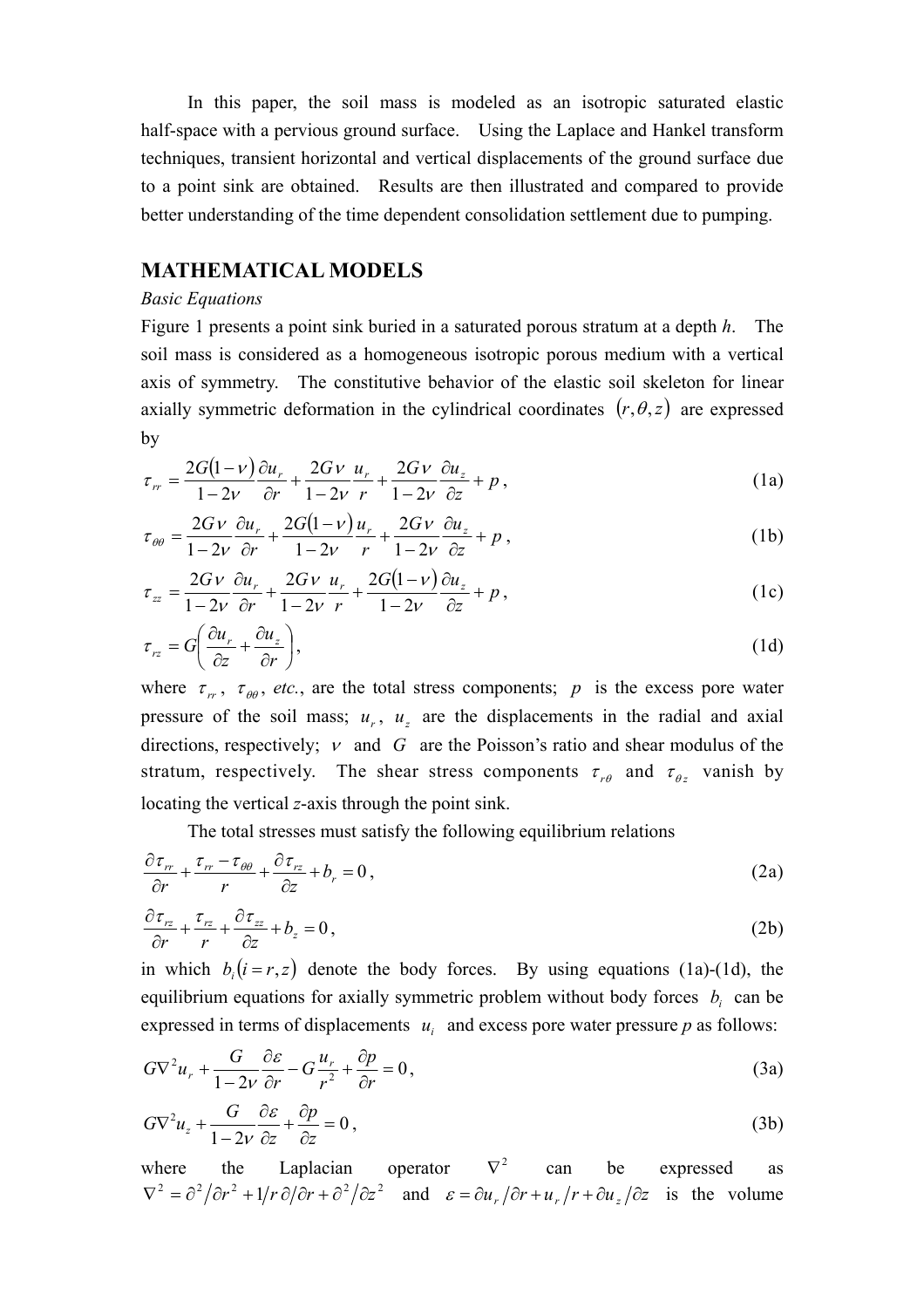strain of the porous medium.

A third relation between  $u_r$ ,  $u_z$ , and p can be obtained from the conservation of mass:

$$
\nabla \cdot [n(\mathbf{v}_{w} - \mathbf{v}_{s})] + n\beta \frac{\partial p}{\partial t} + q = 0,
$$
\n(4)

where *n* is the porosity of the porous medium;  $v_w$  and  $v_s$  are the velocities of pore water and solid matrix, respectively;  $\beta$  is the compressibility of pore water; *q* is the rate of water extracted from the porous medium per unit volume. Assuming that the pore water is governed by Darcy's law, we have

$$
n(\mathbf{v}_{w} - \mathbf{v}_{s}) = -\frac{k_{r}}{\gamma_{w}} \frac{\partial p}{\partial r} \mathbf{i}_{r} - \frac{k_{z}}{\gamma_{w}} \frac{\partial p}{\partial z} \mathbf{i}_{z}, \qquad (5)
$$

in which  $k<sub>r</sub>$  and  $k<sub>r</sub>$  denotes the permeability of the soil mass in the horizontal and vertical directions, respectively;  $\gamma_w$  is the unit weight of pore water.

Let us consider a point sink of constant strength  $Q$  located at point  $(0,h)$ . Substituting (5) into (4) yields

$$
-\frac{k_r}{\gamma_w} \left( \frac{\partial^2 p}{\partial r^2} + \frac{1}{r} \frac{\partial p}{\partial r} \right) - \frac{k_z}{\gamma_w} \frac{\partial^2 p}{\partial z^2} + n\beta \frac{\partial p}{\partial t} + \frac{Q}{2\pi r} \delta(r) \delta(z - h) u(t) = 0,
$$
\n(6)

in which  $\delta(x)$  and  $u(t)$  are Dirac delta and Heaviside unit step function, respectively. Eqs. (3a), (3b) and (6) constitute the basic governing equations of the time-dependent axially symmetric poro-elastic responses of a saturated porous medium.

#### *Boundary Conditions*

Consider the half-space surface,  $z = 0$ , is a traction-free boundary for all time  $t \ge 0$ . From Eqs. (1c) and (1d), the boundary conditions are expressed in terms of  $u<sub>r</sub>$  and  $u<sub>z</sub>$  by

$$
\frac{2Gv}{1-2v} \left( \frac{\partial u_r}{\partial r} + \frac{u_r}{r} \right) + \frac{2G(1-v)}{1-2v} \frac{\partial u_z}{\partial z} = 0 \quad \text{for} \quad z = 0,
$$
\n(7a)

$$
G\left(\frac{\partial u_r}{\partial z} + \frac{\partial u_z}{\partial r}\right) = 0
$$
 for  $z = 0$ , (7b)

An additional condition is provided by considering the half-space as pervious. The mathematical statements of the flow condition at the boundary  $z = 0$  is given by

$$
p = 0 \qquad \qquad \text{for} \quad z = 0. \tag{7c}
$$

#### *Initial Conditions*

Assuming that there have no changes in displacements and seepage of the stratum initially, the initial conditions at time  $t = 0$  of the mathematical model can be treated as

$$
u_r = 0, u_z = 0, p = 0.
$$
 (8)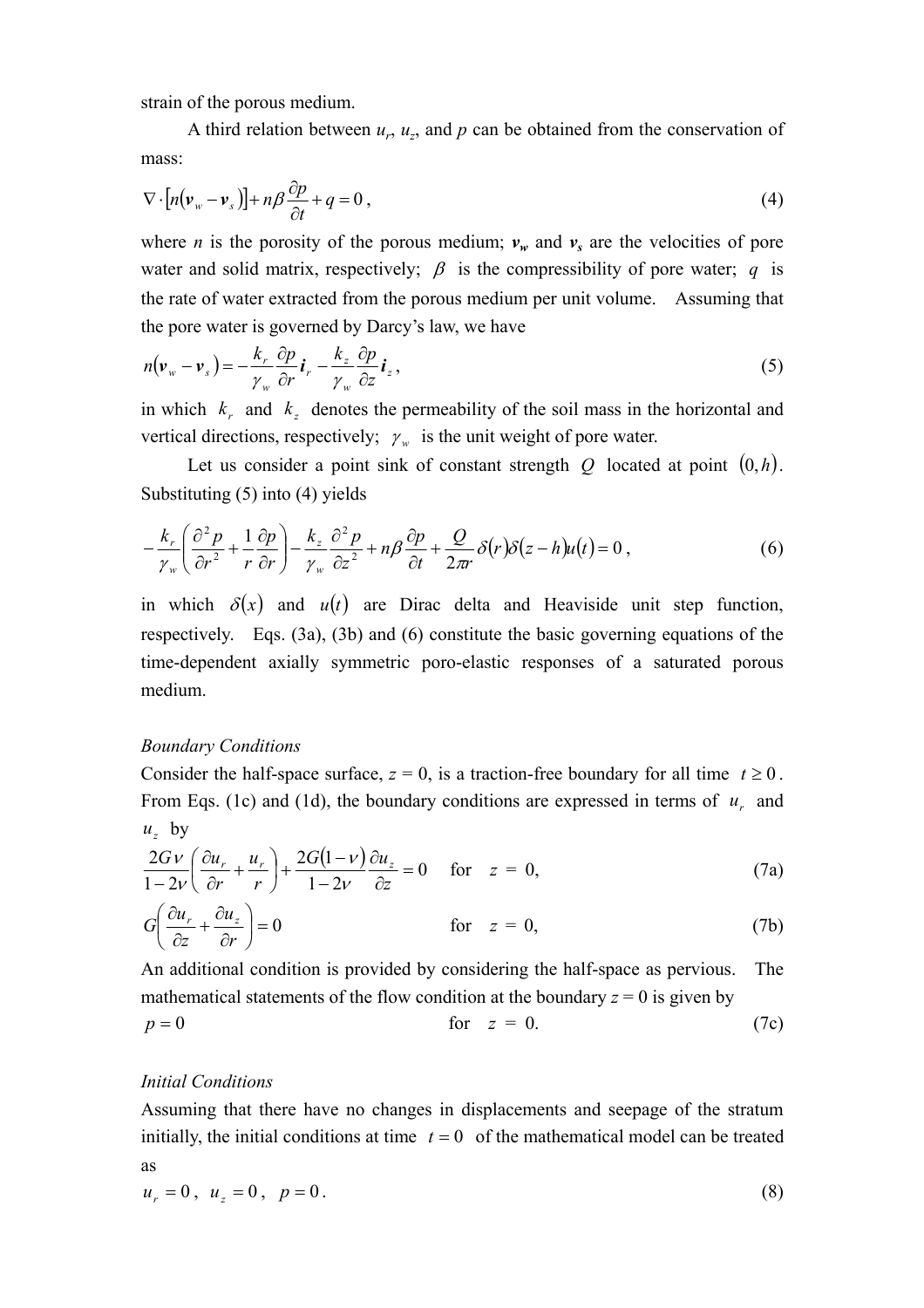# **ANALYTIC SOLUTIONS**

#### *Laplace and Hankel Transforms Solutions*

The governing partial differential equations (3a), (3b) and (6) can be reduced to ordinary differential equations by performing appropriate Laplace and Hankel transforms<sup>8</sup> with respect to the time variable  $t$  and the radial coordinate  $r$ , we obtain

$$
\left(\frac{d^2}{dz^2} - 2\eta \xi^2\right) \widetilde{u}_r - (2\eta - 1)\xi \frac{d\widetilde{u}_z}{dz} - \frac{1}{G}\widetilde{\mathcal{P}} = 0\,,\tag{9a}
$$

$$
(2\eta - 1)\xi \frac{d\widetilde{u}_r}{dz} + \left(2\eta \frac{d^2}{dz^2} - \xi^2\right) \widetilde{u}_z + \frac{1}{G} \frac{d\widetilde{p}}{dz} = 0,
$$
\n(9b)

$$
\frac{k_r}{\gamma_w} \xi^2 \widetilde{p} - \frac{k_z}{\gamma_w} \frac{d^2 \widetilde{p}}{dz^2} + n\beta s \widetilde{p} + \frac{Q}{2\pi s} \delta(z - h) = 0, \qquad (9c)
$$

where  $\xi$  and *s* are Hankel and Laplace transform parameters;  $\eta = (1 - \nu)/(1 - 2\nu)$ ; and the symbols  $\tilde{u}_r$ ,  $\tilde{u}_z$ ,  $\tilde{p}$  are defined as

$$
\widetilde{u}_r(z;\xi,s) = \int_0^\infty r L \{u_r(r,z,t)\} J_1(\xi r) dr , \qquad (10a)
$$

$$
\widetilde{u}_z(z;\xi,s) = \int_0^\infty r L \{u_z(r,z,t)\} J_0(\xi r) dr , \qquad (10b)
$$

$$
\widetilde{p}(z;\xi,s) = \int_0^\infty r L\{p(r,z,t)\} J_0(\xi r) dr , \qquad (10c)
$$

in which  $J_n(x)$  represents the first kind of Bessel function of order *n* and the Laplace transformations with respect to  $u_r$ ,  $u_z$  and p are denoted by

$$
L\{u_r(r,z,t)\} = \int_0^\infty u_r(r,z,t) \exp(-st) dt , \qquad (11a)
$$

$$
L\{u_z(r,z,t)\} = \int_0^\infty u_z(r,z,t) \exp(-st) dt,
$$
\n(11b)

$$
L\{p(r,z,t)\} = \int_0^\infty p(r,z,t) \exp(-st) dt.
$$
 (11c)

The general solutions of equations (9a)-(9c) are obtained as

$$
\widetilde{u}_r = C_1 \exp(\xi z) + C_2 z \exp(\xi z) + C_3 \exp(-\xi z) + C_4 z \exp(-\xi z)
$$

$$
+ C_5 \exp\left(\sqrt{\frac{k_r}{k_z}} \xi^2 + \frac{s}{c}z\right) + C_6 \exp\left(-\sqrt{\frac{k_r}{k_z}} \xi^2 + \frac{s}{c}z\right)
$$

$$
+ \frac{Q\gamma_w}{8\pi\eta G k_z} \frac{1}{s} \frac{1}{\left(\frac{k_r}{k_z} - 1\right) \xi^2 + \frac{s}{c}} \exp(-\xi |z - h|)
$$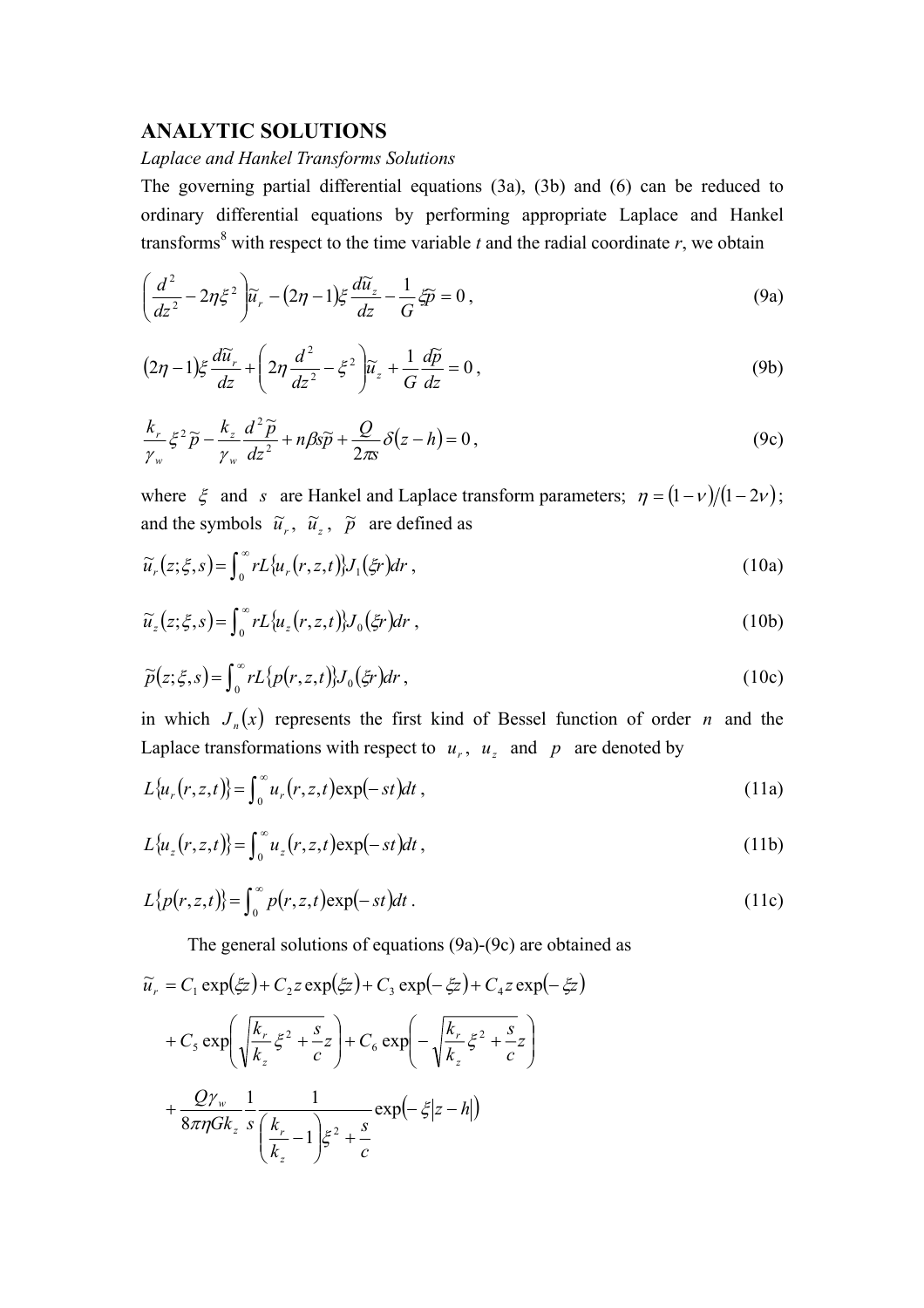$$
-\frac{Q\gamma_{w}}{8\pi\eta Gk_{z}}\frac{1}{s}\frac{1}{\left(\frac{k_{r}}{k_{z}}-1\right)\xi^{2}+\frac{s}{c}}\frac{\xi}{\sqrt{\frac{k_{r}}{k_{z}}\xi^{2}+\frac{s}{c}}}\exp\left(-\sqrt{\frac{k_{r}}{k_{z}}\xi^{2}+\frac{s}{c}}|z-h|\right),\qquad(12a)
$$
\n
$$
\widetilde{u}_{z} = \left(-C_{1} + \frac{2\eta+1}{2\eta-1}\frac{1}{\xi}C_{2}\right)\exp(\xi z)-C_{2}z\exp(\xi z)
$$
\n
$$
+\left(C_{3} + \frac{2\eta+1}{2\eta-1}\frac{1}{\xi}C_{4}\right)\exp(-\xi z)+C_{4}z\exp(-\xi z)
$$
\n
$$
-\frac{1}{\xi}\sqrt{\frac{k_{r}}{k_{z}}\xi^{2}+\frac{s}{c}}C_{5}\exp\left(\sqrt{\frac{k_{r}}{k_{z}}\xi^{2}+\frac{s}{c}}\right)+\frac{1}{\xi}\sqrt{\frac{k_{r}}{k_{z}}\xi^{2}+\frac{s}{c}}C_{6}\exp\left(-\sqrt{\frac{k_{r}}{k_{z}}\xi^{2}+\frac{s}{c}}\right)
$$
\n
$$
\pm\frac{Q\gamma_{w}}{8\pi\eta Gk_{z}}\frac{1}{s}\frac{1}{\left(\frac{k_{r}}{k_{z}}-1\right)\xi^{2}+\frac{s}{c}}\exp(-\xi|z-h|\right)
$$
\n
$$
\widetilde{p}=2\eta G\frac{1}{\xi}\left[\frac{k_{r}}{k_{z}}-1\right]\xi^{2}+\frac{s}{c}\exp\left(-\sqrt{\frac{k_{r}}{k_{z}}\xi^{2}+\frac{s}{c}}|z-h|\right),\qquad(12b)
$$
\n
$$
\widetilde{p}=2\eta G\frac{1}{\xi}\left[\frac{k_{r}}{k_{z}}-1\right]\xi^{2}+\frac{s}{c}\right]C_{6}\exp\left(-\sqrt{\frac{k_{r}}{k_{z}}\xi^{2}+\frac{s}{c}}z\right)
$$
\n
$$
+2\eta G\frac{1}{\xi}\left[\frac{k_{r}}{k_{z}}-1\right]\xi^{2}+\frac{s}{c}\right]C_{6}\exp\left(-\sqrt{\frac{k_{r}}{k_{z}}\xi^{2}+\frac{s}{c}}z\right)
$$

The parameters,  $C_i$  ( $i = 1, 2, \dots, 6$ ), are functions of the transformed variables  $\xi$  and *s* which must be determined from the transformed boundary conditions; the parameter  $c = k_z/n\beta\gamma_w$ ; the upper and lower signs in equation (12b) are for the conditions of  $(z - h) \ge 0$  and  $(z - h) < 0$ , respectively.

#### *Transformed Boundary Conditions*

Taking Hankel and Laplace transforms for Eqs. (7a)-(7c) yields

$$
\frac{d\widetilde{u}_r}{dz} - \xi \widetilde{u}_z = 0, \tag{13a}
$$

$$
\eta \frac{d\widetilde{u}_z}{dz} + (\eta - 1)\xi \widetilde{u}_r = 0, \qquad (13b)
$$

$$
\widetilde{p} = 0, \tag{13c}
$$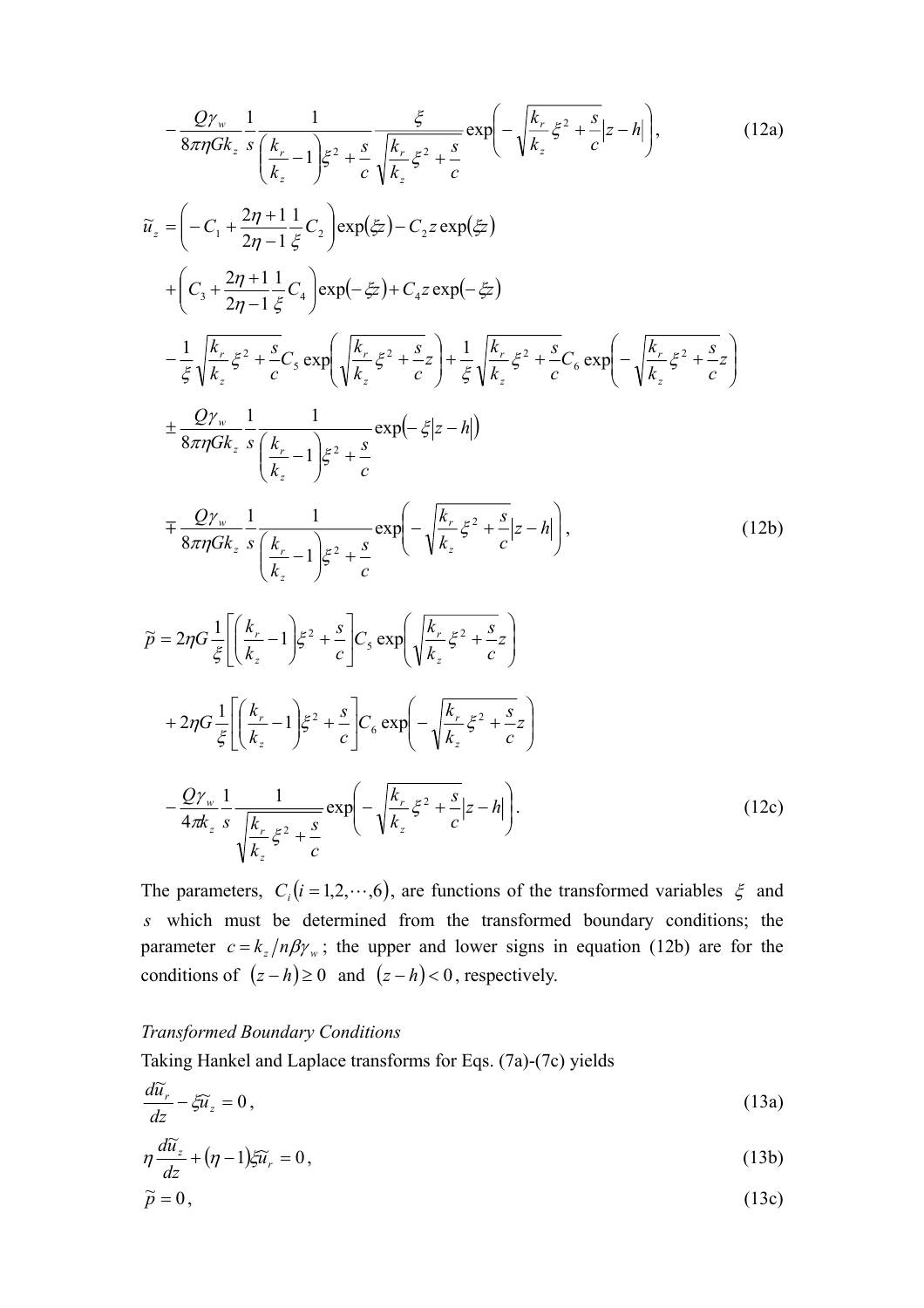where  $\tilde{u}_r$ ,  $\tilde{u}_z$  and  $\tilde{p}$  follows the definitions of Eqs. (10a)-(10c).

The constants  $C_i$  ( $i = 1, 2, \dots, 6$ ) of the general solutions can be determined by the transformed half-space boundary conditions at  $z = 0$  and the conditions at  $z \rightarrow \infty$ , where the effect of the point sink must vanish. Finally, the desired quantities  $u_r$ ,  $u_s$  and  $p$  can be obtained by applying appropriate inverse Hankel and Laplace transformations with the help of mathematical handbook $9$  and Mathematica through tedious inversions.

#### *Expressions for Ground Surface Displacements*

The horizontal and vertical displacements of the ground surface,  $z = 0$ , due to a point sink are interested in this paper. The transformed ground surface displacements can be found, from Eqs. (12a)-(12b), and expressed as

$$
\widetilde{u}_{r}(0;\xi,s) = \frac{Q\gamma_{w}}{2\pi(2\eta-1)Gk_{z}}\frac{1}{s}\frac{1}{\left(\frac{k_{r}}{k_{z}}-1\right)\xi^{2}+\frac{s}{c}}\exp(-\xi h)
$$
\n
$$
-\frac{Q\gamma_{w}}{2\pi(2\eta-1)Gk_{z}}\frac{1}{s}\frac{1}{\left(\frac{k_{r}}{k_{z}}-1\right)\xi^{2}+\frac{s}{c}}\exp\left(-\sqrt{\frac{k_{r}}{k_{z}}\xi^{2}+\frac{s}{c}}h\right),\tag{14a}
$$
\n
$$
\widetilde{u}_{z}(0;\xi,s) = \frac{Q\gamma_{w}}{2\pi(2\eta-1)Gk_{z}}\frac{1}{s}\frac{1}{\left(\frac{k_{r}}{k_{z}}-1\right)\xi^{2}+\frac{s}{c}}\exp(-\xi h)
$$

$$
-\frac{Q\gamma_{w}}{2\pi(2\eta-1)Gk_{z}}\frac{1}{s}\left(\frac{\kappa_{r}}{k_{z}}-1\right)\xi^{2}+\frac{s}{c}
$$
\n
$$
-\frac{Q\gamma_{w}}{2\pi(2\eta-1)Gk_{z}}\frac{1}{s}\frac{1}{\left(\frac{k_{r}}{k_{z}}-1\right)\xi^{2}+\frac{s}{c}}\exp\left(-\sqrt{\frac{k_{r}}{k_{z}}}\xi^{2}+\frac{s}{c}h\right).
$$
\n(14b)

For simplicity, only isotropic permeability with  $k<sub>r</sub> = k<sub>z</sub> = k$  are discussed in this paper. Using the Hankel inversions formula defined as following

$$
u_r(r,z,t) = \int_0^\infty \xi L^{-1} \{\widetilde{u}_r(z;\xi,s)\} J_1(\xi r) d\xi , \qquad (15a)
$$

$$
u_z(r, z, t) = \int_0^\infty \xi L^{-1} \{\widetilde{u}_z(z; \xi, s)\} J_0(\xi r) d\xi , \qquad (15b)
$$

$$
p(r, z, t) = \int_0^\infty \xi L\{\widetilde{p}(z; \xi, s)\} J_0(\xi r) d\xi,
$$
\n(15c)

in which the Laplace inversions are defined as

$$
L^{-1}\{\widetilde{u}_r(z;\xi,s)\} = \frac{1}{2\pi i} \int_{\alpha - i\infty}^{\alpha + i\infty} \widetilde{u}_r(z;\xi,s) \exp(st) ds ,
$$
 (16a)

$$
L^{-1}\{\widetilde{u}_z(z;\xi,s)\} = \frac{1}{2\pi i} \int_{\alpha - i\infty}^{\alpha + i\infty} \widetilde{u}_z(z;\xi,s) \exp(st) ds ,
$$
 (16b)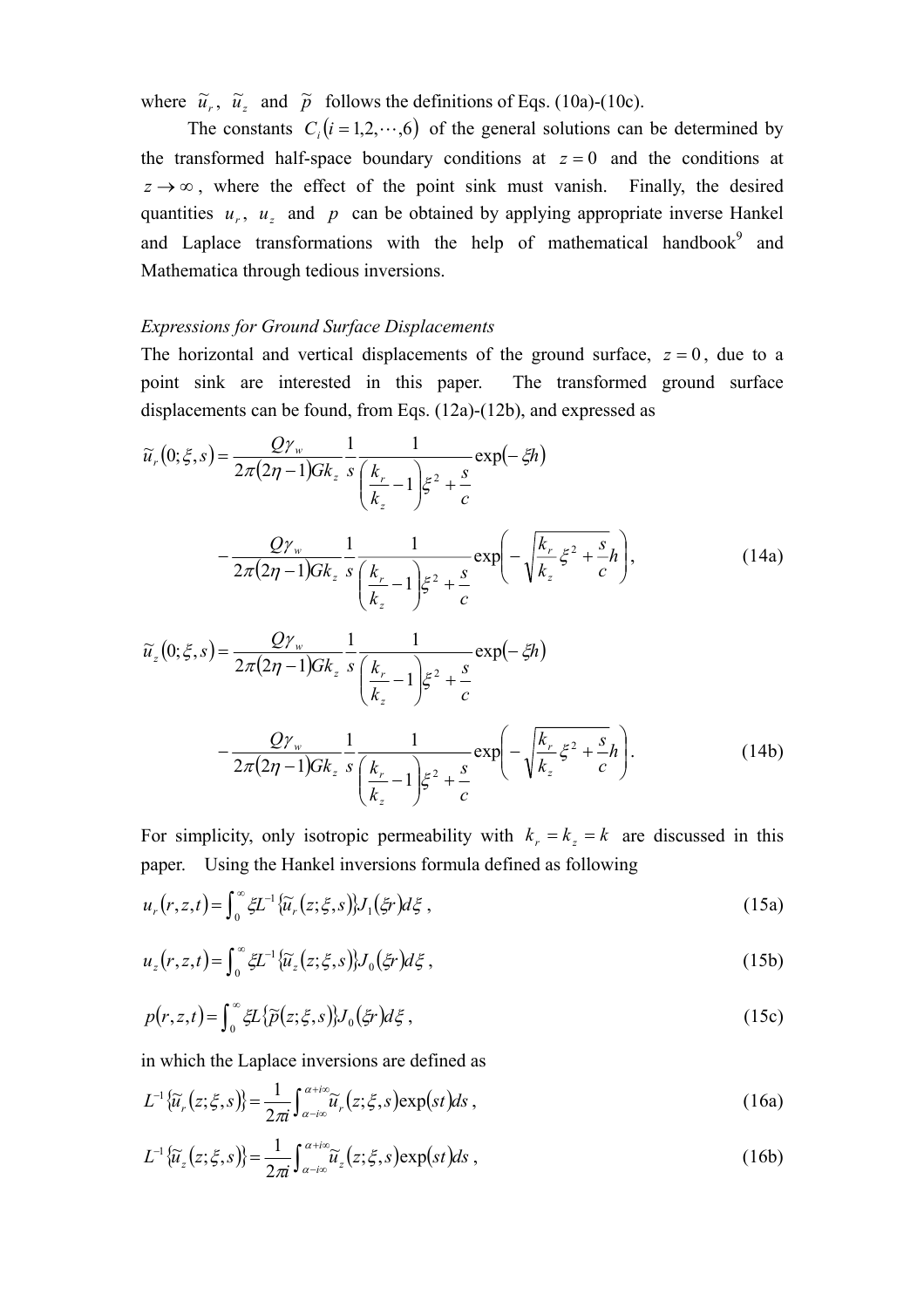$$
L^{-1}\{\widetilde{p}(z;\xi,s)\} = \frac{1}{2\pi i} \int_{\alpha - i\infty}^{\alpha + i\infty} \widetilde{p}(z;\xi,s) \exp(st) ds . \tag{16c}
$$

With the help of Eqs. (15a)-(15c) and (16a)-(16c), the transient horizontal and vertical displacements  $u_r(r, 0, t)$  and  $u_r(r, 0, t)$  of the ground surface due to a point sink are obtained as follows:

$$
u_r(r,0,t) = \frac{Q\gamma_w}{2(2\eta - 1)\pi Gk} \left\{ \frac{ctr}{(h^2 + r^2)^{3/2}} - \int_0^{ct} \frac{(ct - \tau)hr}{16\tau^3} \exp\left(-\frac{r^2 + 2h^2}{8\tau}\right) \left[I_0\left(\frac{r^2}{8\tau}\right) - I_1\left(\frac{r^2}{8\tau}\right)\right] d\tau \right\},
$$
(17a)

$$
u_z(r,0,t) = \frac{Q\gamma_w}{2(2\eta - 1)\pi Gk} \left\{ -\frac{cth}{(h^2 + r^2)^{3/2}} \operatorname{erf}\left(\frac{\sqrt{h^2 + r^2}}{2\sqrt{ct}}\right) + \frac{h}{h^2 + r^2} \sqrt{\frac{ct}{\pi}} \exp\left(-\frac{h^2 + r^2}{4ct}\right) - \frac{h}{2\sqrt{h^2 + r^2}} \operatorname{erfc}\left(\frac{\sqrt{h^2 + r^2}}{2\sqrt{ct}}\right) \right\}.
$$
 (17b)

 The long-term ground surface horizontal and vertical displacements can be found as following by letting  $t \to \infty$ :

$$
u_r(r,0,\infty) = \frac{Q\gamma_w}{4(2\eta - 1)\pi Gk} \frac{hr}{\sqrt{h^2 + r^2}(\sqrt{h^2 + r^2} + h)},
$$
\n(18a)

$$
u_z(r,0,\infty) = -\frac{Q\gamma_w}{4(2\eta - 1)\pi Gk} \frac{h}{\sqrt{h^2 + r^2}}.
$$
 (18b)

## **NUMERICAL RESULTS**

Of particular interest is the settlement of the stratum at each stage of the consolidation process. Defining the average consolidation ratio *U* as following:

 $U = \frac{\text{scutential at time } t}{\text{settlement at end of compression}}$ settlement at time  $t$  (19)

Then *U* can be found as bellow:

$$
U = \frac{2ct}{h^2 + r^2} \text{erf}\left(\frac{\sqrt{h^2 + r^2}}{2\sqrt{ct}}\right) - \frac{2}{\sqrt{h^2 + r^2}} \sqrt{\frac{ct}{\pi}} \exp\left(-\frac{h^2 + r^2}{4ct}\right) + \text{erfc}\left(\frac{\sqrt{h^2 + r^2}}{2\sqrt{ct}}\right). \tag{20}
$$

Figure 2 shows the average consolidation ratio *U* at  $r = 0$ . Note that *U* initially decreases rapidly but the rate of settlement then slows. Since *U* approaches 1 asymptotically, theoretically consolidation is never achieved.

 The profiles of normalized vertical and horizontal displacements at the ground surface  $z = 0$  are shown in Figures 3 and 4, respectively. The ground surface has significant horizontal displacement. For example, Fig. 4 shows that the maximum surface horizontal displacement is about 30% of the maximum ground settlement.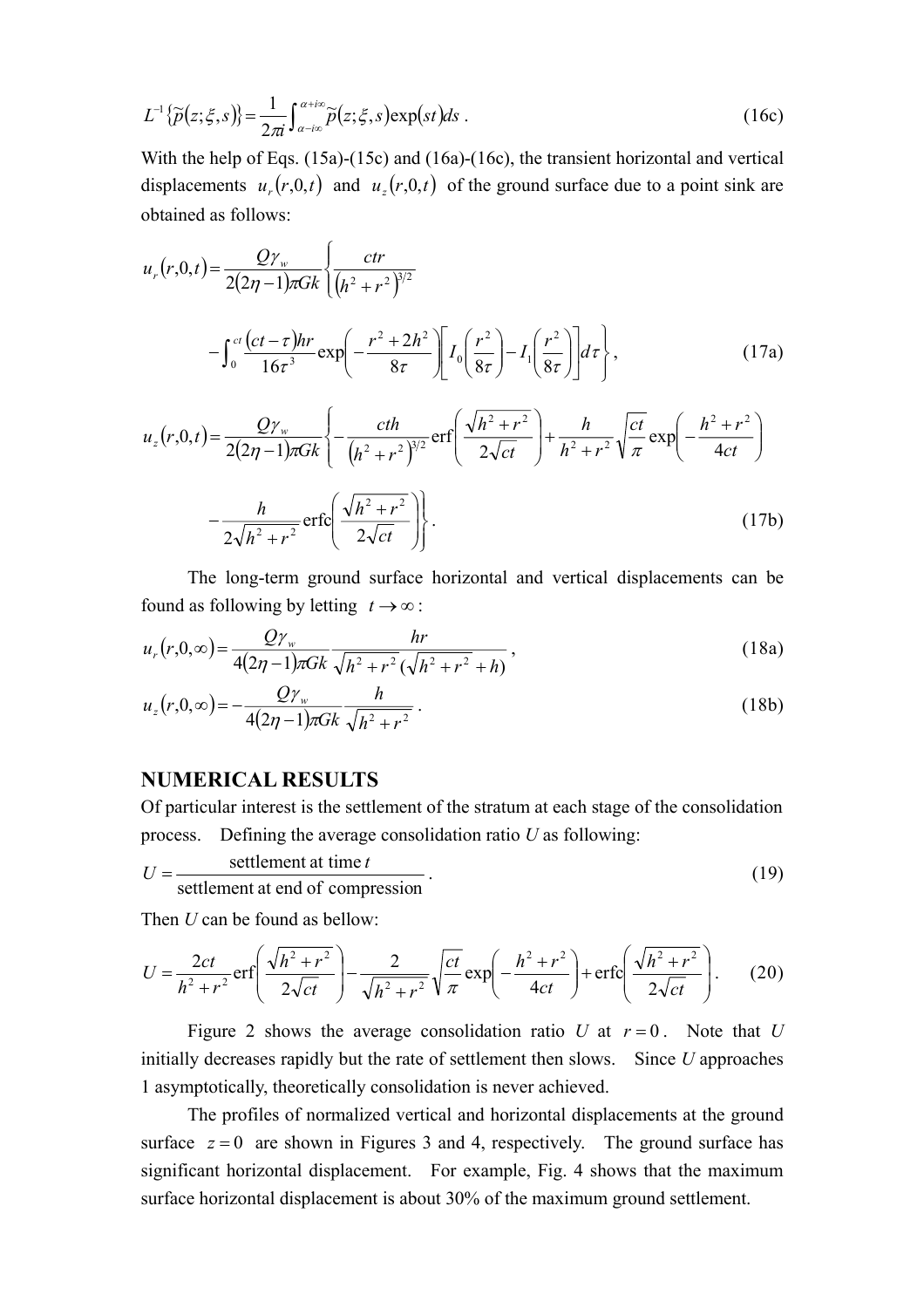# **CONCLUSIONS**

Closed-form solutions of the transient consolidation due to pumping from a pervious elastic half-space were obtained by using Laplace and Hankel transformations. Not only study on the vertical settlement, but also the ground surface horizontal displacement was investigated.

Based on the numerical results, we found that the maximum surface horizontal displacement is about 30% of the maximum surface settlement. From the average consolidation ratio *U* at  $r = 0$ , we found that *U* initially decreases rapidly but the rate of settlement then slows. It is concluded that horizontal displacement should be properly considered for better prediction of the transient settlement induced by groundwater withdrawal.

# **ACKNOWLEDGEMENTS**

This work is supported by the National Science Council of Republic of China through grant NSC94-2625-Z-216-001.

# **REFERENCES**

- 1. Poland, J.F., *Guidebook to Studies of Land Subsidence Due to Ground-Water Withdrawal*, The United Nations Educational Scientific and Cultural Organization, Paris, pp. 3-16 (1984).
- 2. Biot, M.A., "General Theory of Three-Dimensional Consolidation," *J. Appl. Phys.*, Vol. 12, No. 2, pp. 155-164 (1941).
- 3. Biot, M.A., "Theory of Elasticity and Consolidation for a Porous Anisotropic Solid," *J. Appl. Phys.*, Vol. 26, No. 2, pp. 182-185 (1955).
- 4. Booker, J.R. and J.P. Carter, "Analysis of a Point Sink Embedded in a Porous Elastic Half Space," *Int. J. Numer. Anal. Methods Geomech.*, Vol. 10, No. 2, pp. 137-150 (1986).
- 5. Booker, J.R. and J.P. Carter, "Long Term Subsidence Due to Fluid Extraction from a Saturated, Anisotropic, Elastic Soil Mass," *Q. J. Mech. Appl. Math.*, Vol. 39, Pt. 1, pp. 85-97 (1986).
- 6. Booker, J.R. and J.P. Carter, "Elastic Consolidation Around a Point Sink Embedded in a Half-Space with Anisotropic Permeability," *Int. J. Numer. Anal. Methods Geomech.*, Vol. 11, No. 1, pp. 61-77 (1987).
- 7. Booker, J.R. and J.P. Carter, "Withdrawal of a Compressible Pore Fluid from a Point Sink in an Isotropic Elastic Half Space with Anisotropic Permeability," *Int. J. Solids Struct.*, Vol. 23, No. 3, pp. 369-385 (1987).
- 8. Sneddon, I.N., *Fourier Transforms*, McGraw-Hill, New York, pp. 48-70 (1951).
- 9. Erdelyi, A., W. Magnus, F. Oberhettinger and F.G. Tricomi, *Tables of Integral Transforms*, McGraw-Hill, New York (1954).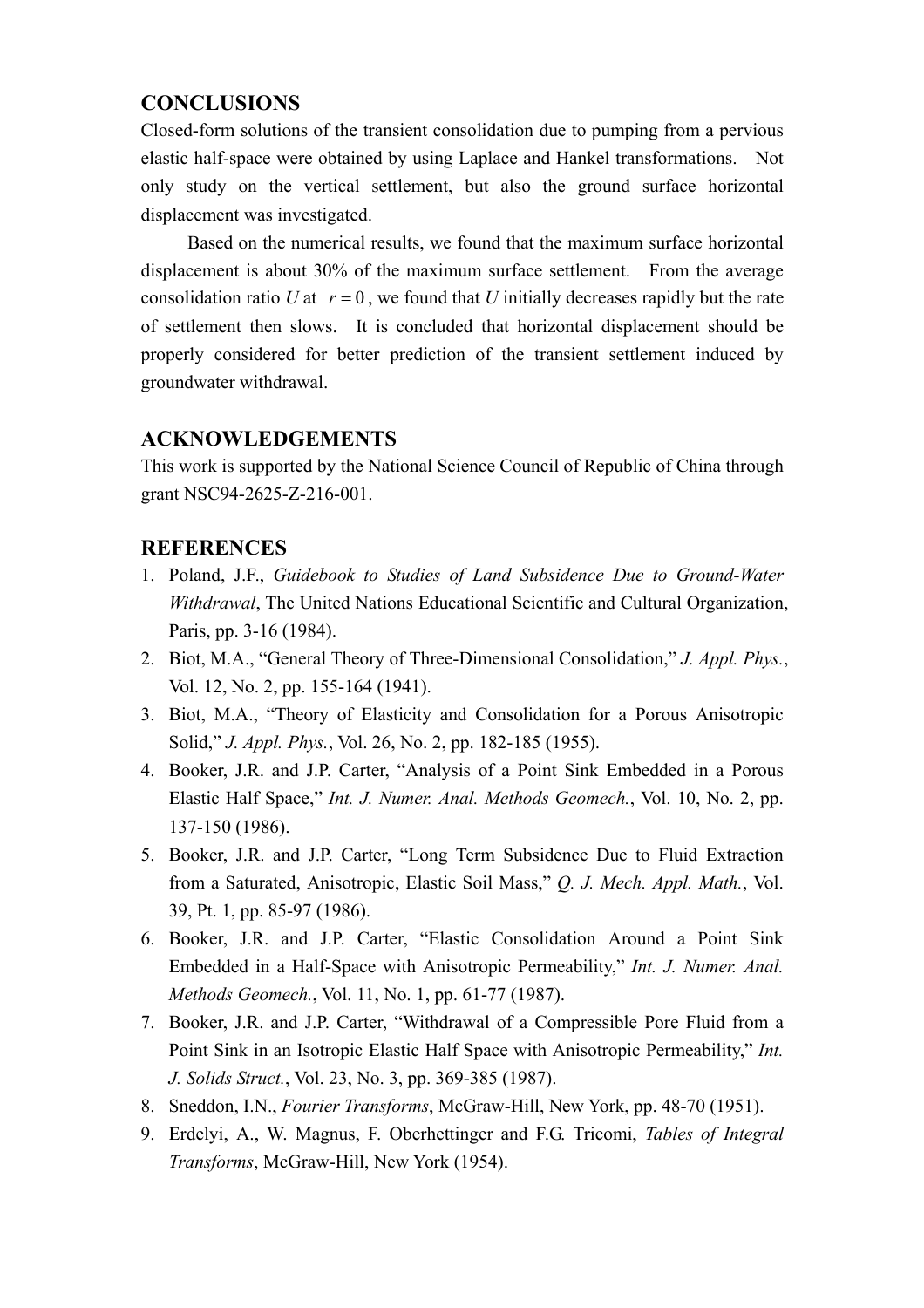# **SYMBOLS**

| $b_r$ , $b_z$                                            | Body forces                                                         |
|----------------------------------------------------------|---------------------------------------------------------------------|
| $\mathcal{C}$                                            | Parameter, $c = k_z/n\beta\gamma_w$                                 |
| $\sqrt{G}$                                               | Shear modulus of the isotropic porous medium                        |
| $\boldsymbol{h}$                                         | Pumping depth                                                       |
| $\boldsymbol{i}_r, \boldsymbol{i}_z$                     | Unit vector parallel to the radial/vertical direction               |
| $J_n(x)$                                                 | First kind of the Bessel function of order $n$                      |
| $\boldsymbol{k}$                                         | Permeability of the isotropic porous medium                         |
| $k_r, k_z$                                               | Horizontal/vertical permeability                                    |
| $\boldsymbol{n}$                                         | Porosity of the porous medium                                       |
| $\boldsymbol{p}$                                         | Excess pore fluid pressure                                          |
| $\widetilde{p}$                                          | Hankel and Laplace transforms of $p$ , Eq. (10c)                    |
| q                                                        | Rate of water extracted from the ground per unit volume             |
| ${\cal Q}$                                               | Strength of the point sink                                          |
| $(r, \theta, z)$                                         | Cylindrical coordinates system                                      |
| S                                                        | Laplace transform parameter                                         |
| $\boldsymbol{t}$                                         | Time variable                                                       |
| u(t)                                                     | Heaviside unit step function                                        |
| $u_r(r, z, t), u_z(r, z, t)$                             | Radial/axial displacement of the porous medium                      |
| $\tilde{u}_{r}(z;\xi,s), \tilde{u}_{r}(z;\xi,s)$         | Hankel and Laplace transforms of $u_r$ and $u_z$ , Eqs. (10a)-(10b) |
| $\mathcal U$                                             | Average consolidation ratio                                         |
| $\boldsymbol{\mathcal{V}}_W,~\boldsymbol{\mathcal{V}}_S$ | Velocity of fluid/solid                                             |
| $\beta$                                                  | Compressibility of pore water                                       |
| ${\mathcal{V}}_w$                                        | Unit weight of pore water                                           |
| $\delta(x)$                                              | Dirac delta function                                                |
| $\mathcal{E}$                                            | Volume strain of the porous medium                                  |
| $\eta$                                                   | Parameter, $\eta = (1 - v)/(1 - 2v)$                                |
| $\mathcal V$                                             | Poisson's ratio for the isotropic porous medium                     |
| $\xi$                                                    | Hankel transform parameter                                          |
| $\tau_{\scriptscriptstyle ij}$                           | Total stress components of the porous medium                        |



Figure 1. Point sink induced land subsidence problem.